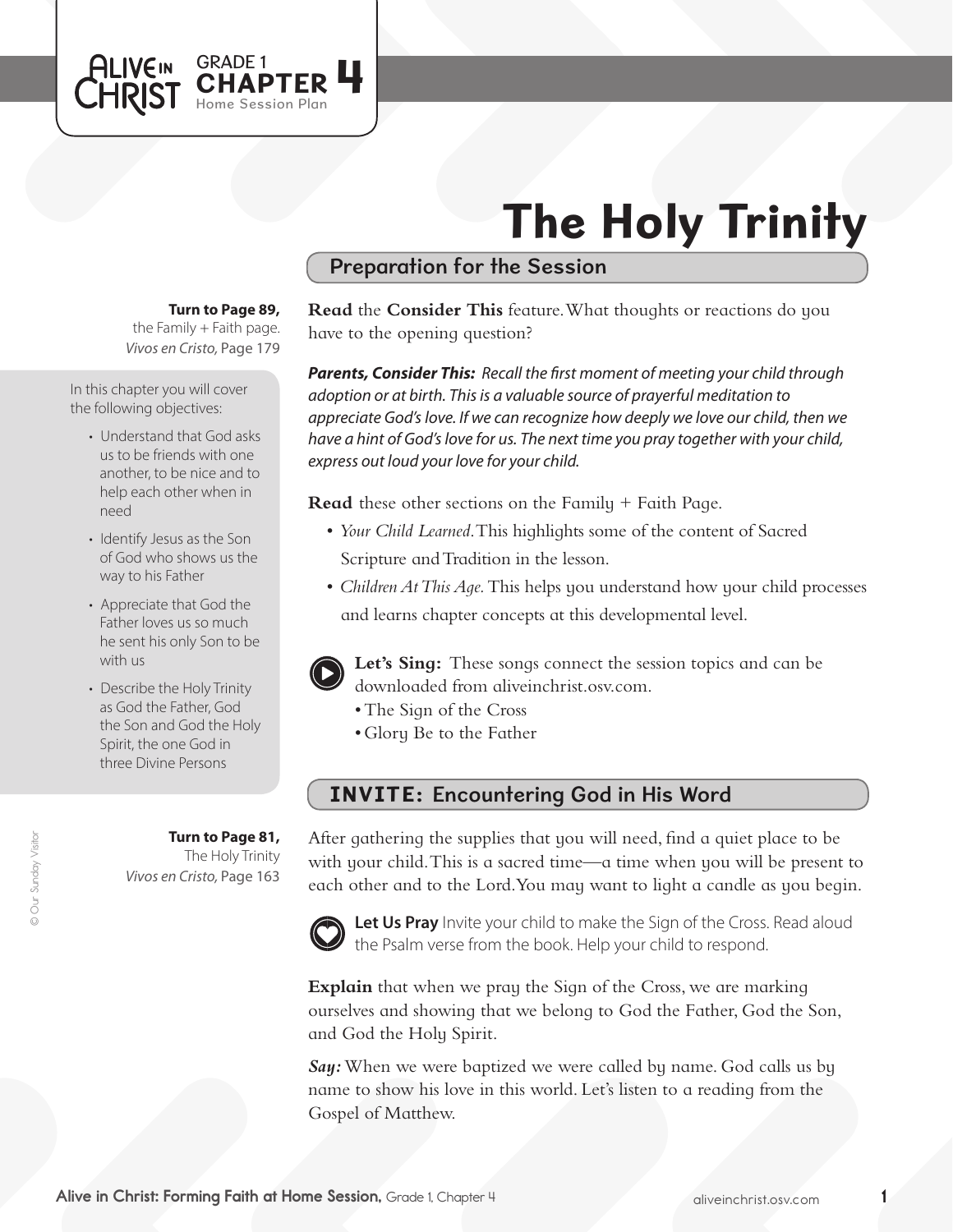**Guide** your child through the Preparing for God's Word Ritual you learned in the Introduction Session or play Track 1 of the Songs of Scripture CD.

- Proclaim God's Word in the Parchment Paper box on the page.
- Maintain several moments of silence.
- Ask: What did you hear God say to you today?

**Invite** your child to respond and also share what you heard.

Now, look at the *What Do You Wonder?* box.

*Say:* Each of us was given a special name by which we are called.

**Invite** your child to respond to the questions. Prompt what your child might wonder about the importance of his or her name.

## DISCOVER: Learning God's Truth

#### **Turn to Page 82,**

*Vivos en Cristo,* Page 165 Helping Others **Read** aloud the introductory paragraph.

**Ask** your child to listen to how the lion and the mouse solve their problem.

**Read** the story,"The Lion and the Mouse." Cue your child to roar when the lion roars.

Ask: Why did the lion think that the mouse could never repay him? (because the mouse was too small to help a big lion) What did the lion learn? (even though you are smaller than someone else, it doesn't mean you can't help them)



**Do** the gold-star activity with your child.

**Turn to Page 83,**  The Lion and the Mouse *Vivos en Cristo,* Page 167



**Do** the Share Your Faith activity. Discuss the second part of the activity with your child.

*Parents, Consider This: Learning to find joy in helping others is a value that is cultivated when children grow up in a family who happily serve others often and*  don't expect a reward. Know that each time you encourage your child to join you in *helping others, your child learns that service is a wonderful way to live* 

**Invite** your child to quietly think of someone who is a good friend to him or her and have them refect on why they think that person is a good friend.

**Turn to Page 84,** God is Love *Vivos en Cristo,* Page 169 **Read** aloud the first two paragraphs.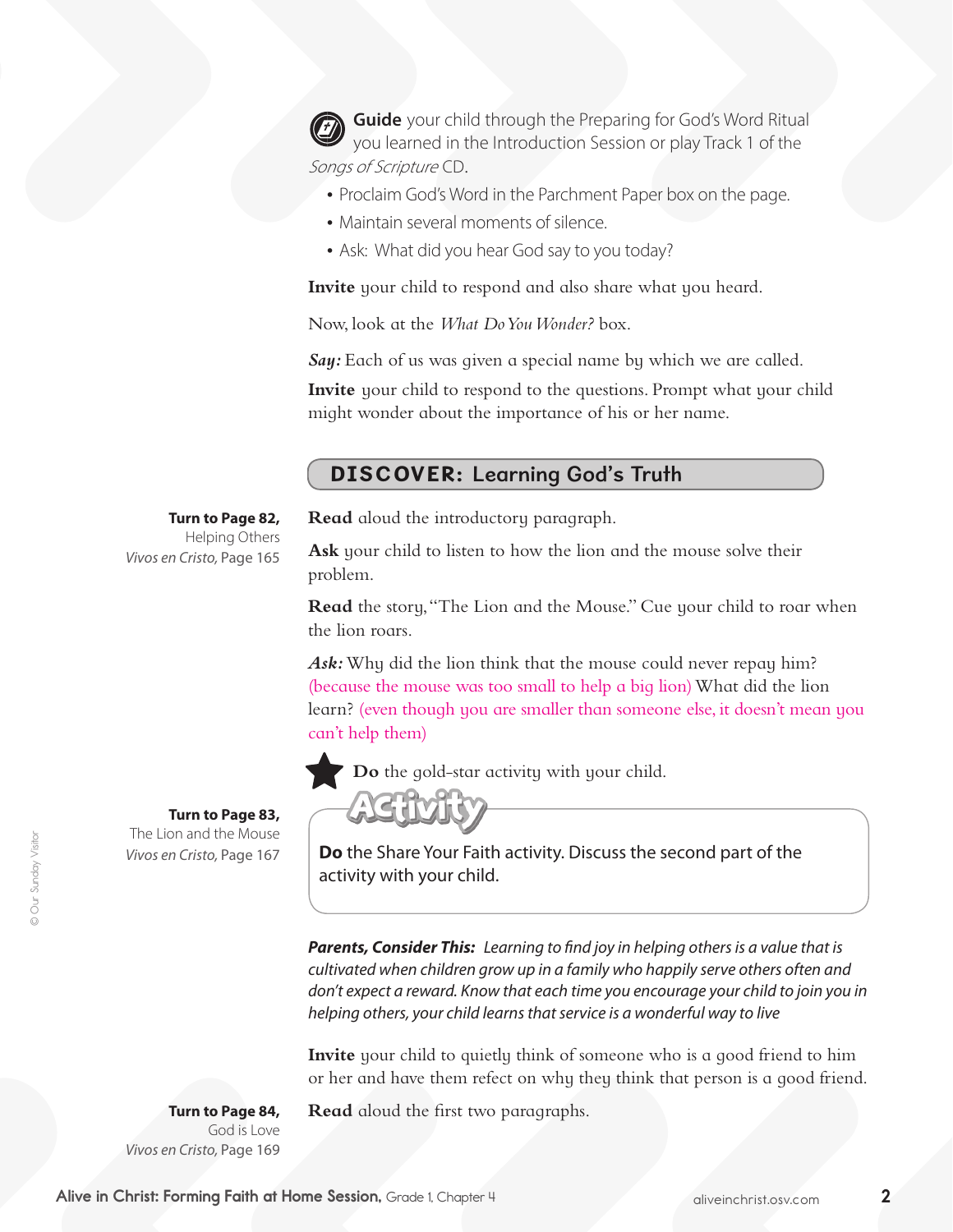**Tell** your child that we can know God's love by seeing how wonderfully we are made. Say that we can recognize God's love in the things he created.

**Have** your child read over the Catholic FaithWords definitions **God the Father** and **Son of God**.

**Read** the last paragraph.

**Tell** your child that Jesus likes to talk about his Father just the way we like to talk about our family.



**Proclaim** the Scripture story, "The Way to the Father."

Ask: How does Jesus show you God the Father's love? (he cares about me; he wants me to know more about him; he makes me strong)

**Turn to Page 85,** The Holy Trinity *Vivos en Cristo,* Page 171

> **Turn to Page 86,**  Our Catholic Life

*Vivos en Cristo,* Page 173

**Read** aloud the information on the this page.

**Direct** your child to the Catholic FaithWord **Holy Trinity** and read the definition to your child.



**Read** the directions for the Connect Your Faith activity to your child. Have your child complete the activity.

*Parents, Consider This: Jesus Christ, God's Son, reveals the Father's true nature to humans in a way that no mere prophet or teacher, however good and wise, could have done. Jesus came bearing God the Father's love. He sends his Church in mission to share this divine love with others. A family is where we learn to share that love with others. No act of kindness or forgiveness or compassion in your family is ever too small to reveal God's love.*

### LIVE: Living Our Faith

Ask: What do we know about God? (God loves everyone; God cares for us;

God the Father sent Jesus to the world to teach us how to love)

**Read** aloud the first paragraph.

**Invite** your child to follow along as you read the bulleted text.



**Do** the gold–star activity.